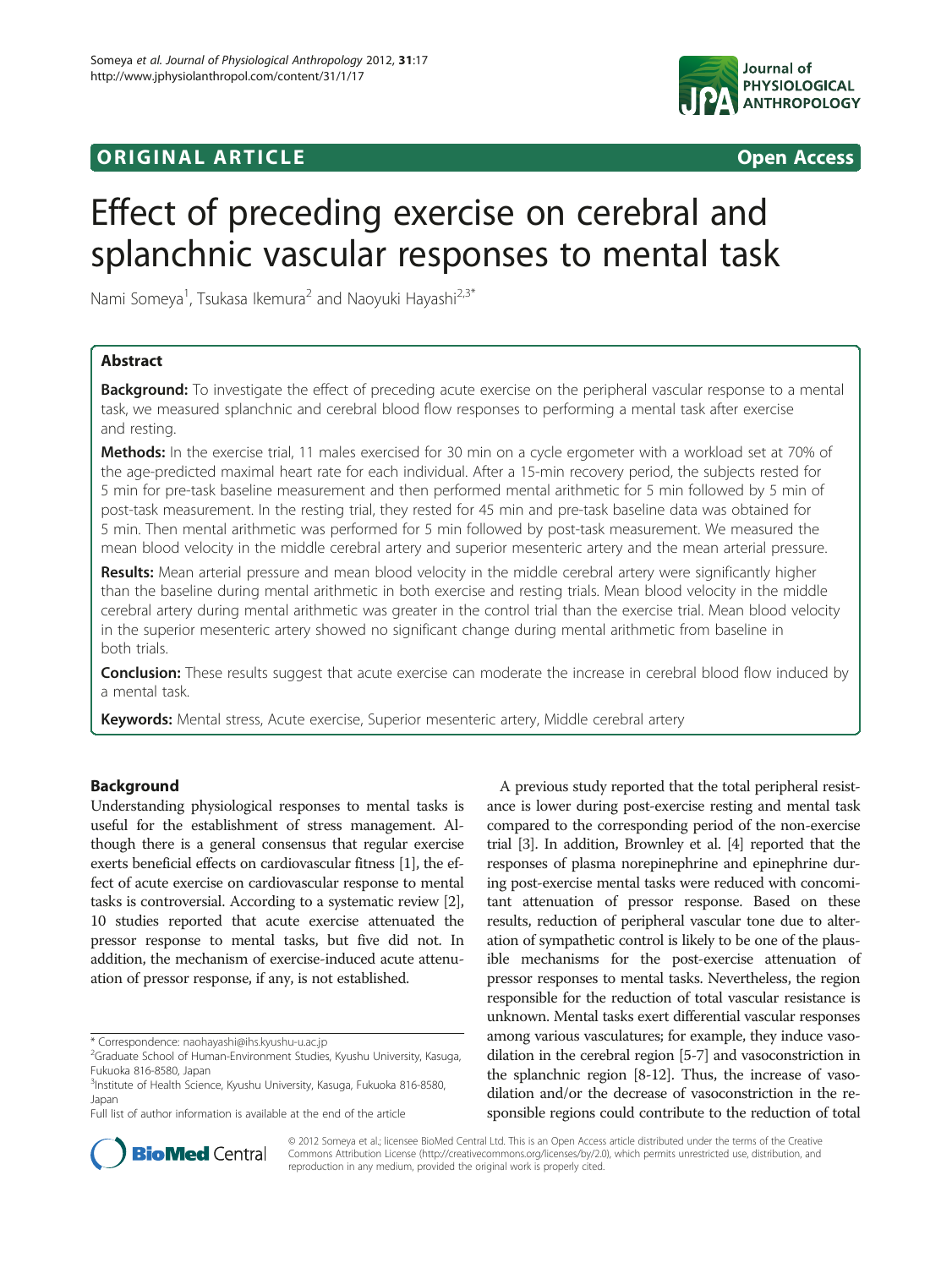peripheral resistance, and consequently to the attenuation of pressor responses to mental tasks.

Cerebral blood flow is coupled with brain metabolism [[13\]](#page-6-0), and sympathetic activation seems to be less effective for the control of cerebral blood flow, except under extreme conditions [[14](#page-6-0)]. Thus, it is not feasible for lower sympathetic activation to mental tasks in the cerebral region to be associated with the post-exercise attenuation of pressor responses to mental tasks. On the other hand, the splanchnic region is one of the main regions where vasoconstriction occurs during mental tasks, increasing total peripheral resistance. Splanchnic vasoconstriction was, at least partly, induced by sympathetic nervous activity [[9\]](#page-6-0). Thus, it is plausible that decreased vasoconstriction in the splanchnic region, which is possibly induced by lower sympathetic activation, could be associated with post-exercise attenuation of the pressor response to mental tasks.

In this context, we hypothesized that post-exercise attenuation of the pressor response to mental tasks is associated with decreased vasoconstriction in the splanchnic region, but not with increased vasodilation in the cerebral region. To test this hypothesis, we measured the blood velocity as index of blood flow responses in the middle cerebral artery (MCA) and superior mesenteric artery (SMA) during mental tasks after exercise.

# Methods

### Subjects

Eleven healthy, untrained males who were  $25 \pm 5$  years old (mean  $\pm$  SD) and  $170 \pm 6$  cm tall and weighed  $63 \pm 10$  kg participated in the study. The subjects were normotensive, non-obese, not taking any medication, and had no history of autonomic dysfunction or cardiovascular disease. The Ethics Committee of the Institute of Health Science, Kyushu University, approved the experimental protocols, and all subjects provided written informed consent to participate. All protocols conformed to the Declaration of Helsinki.

# Protocols

The subjects arrived at the laboratory at 0800 to 1000 after having abstained from caffeine, intensive exercise, and smoking for 12 h. Each subject ate the control meal (7.6 g protein, 4.4 g fat and 32.5 g carbohydrate with a total caloric value of 200 kcal; Calorie Mate Jelly; Otsuka Pharmaceutical, Tokyo, Japan) at least 1 h before arriving. The arrival time each day was almost the same within subjects. To acclimate to the experimental environment, subjects rested for at least 30 min before the measurement. The protocol was conducted in a quiet room with the subject in a semi-recumbent position with the hips extended to approximately 130°.

In the exercise trial, the subjects exercised for 30 min on a cycle ergometer (232c XL, Combi, Japan) with a workload set at 70% of the age-predicted maximal heart rate (HR) of each individual after 5 min of pre-treatment baseline measurements (Figure [1](#page-2-0)). At the cessation of exercise, each subject was asked to report his rate of perceived exertion, and rested for 15 min as a recovery phase. Then, after the pre-task baseline data was obtained for 5 min, subjects performed mental arithmetic (MA) as a mental task for 5 min. The subjects were requested to subtract 7 or 13 from 500 or 1,000 and to answer verbally as fast as possible. In the control trial, the same subjects performed MA almost same time sequence with exercise trial except for exercise; after 5 min of pre-treatment baseline, the subject rested for 45 min (same time sequence with 30-min exercise and 15-min recovery phase). Then pre-task baseline data was obtained for 5 min followed by MA for 5 min. In both trials, within 1 min after finishing the MA, each subject was asked to report his rate of the perceived stress using a visual analogue scale, and then rested for 5 min for the post-task measurements. Each trial was performed on a separate day in randomized order.

## **Measurements**

During the pre-treatment baseline, pre-task baseline, MA, and post-task period, the HR, mean arterial pressure (MAP), systolic blood pressure (SBP), diastolic blood pressure (DBP), and mean blood velocities (MBVs) in both MCA and SMA were recorded. HR was recorded continuously using an electrocardiograph (MEG2100; Nihon-Kohden, Tokyo, Japan). Beat-by-beat MAP, SBP, and DBP were monitored using Finometer on the left middle finger (Finapres Medical System, Amsterdam, the Netherlands). MBV of the right MCA was obtained by transcranial Doppler ultrasonography (WAKI; Atys Medical, St Genislaval, France). A 2 MHz Doppler probe was placed at the right temporal window and fixed with an adjustable headband. The velocity waveform of the MCA was obtained 47 to 51 mm from the skin surface. Simultaneous pulsed and echo Doppler ultrasound flowmetry was used to measure MBV in the SMA, as described previously [\[15,16](#page-6-0)]. In brief, we used a curved-array Doppler-scan probe operating at a pulsed Doppler frequency of 3.3 MHz (LOGIQ3; GE Medical Systems, Salem, CT, USA). The Doppler-beam insonation angle was maintained at no more than 60° relative to the blood vessel. All physiological signals were sampled at 20 kHz using an A/D converter (PowerLab 8 s; ADInstruments, Colorado Springs, CO, USA). The spectra of the signals related to antegrade and retrograde velocities in the SMA and the electrocardiography were analyzed using our own software, and beat-by-beat MBV in the SMA values were calculated. During exercise, electrocardiogram was continuously recorded and HR was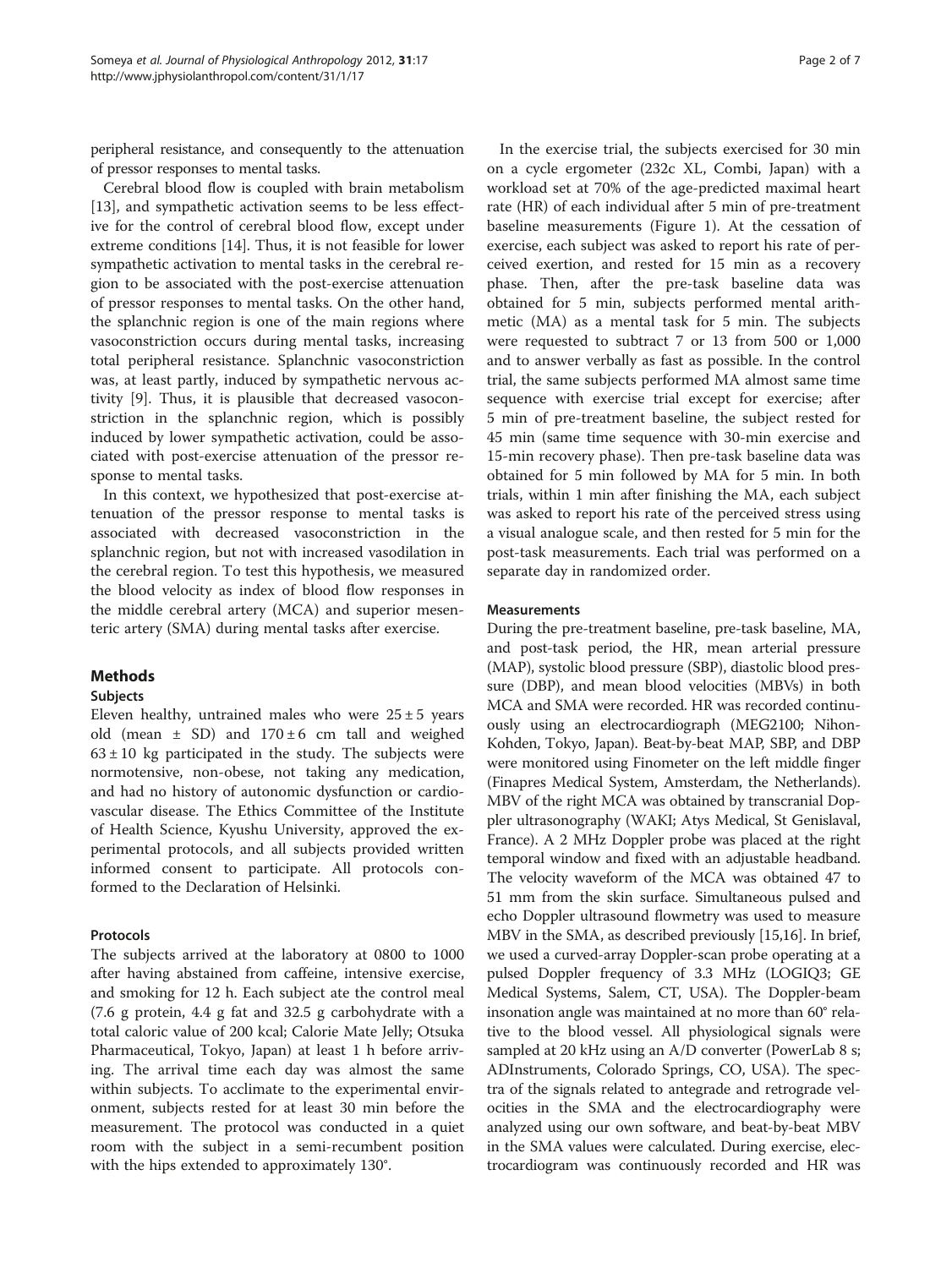

<span id="page-2-0"></span>

monitored spontaneously (OEC-6201, Nihon-Kohden, Japan). Rate of the perceived stress was assessed using a visual analog scale, marking on a 100-mm line the extent to which they had experienced stress during the MA, with no stress and very stressful indicated at 0 and 100 mm, respectively.

#### Data analysis

Minute-by-minute HR, MAP, SBP, and DBP values were calculated from the electrocardiogram and bloodpressure recordings. To obtain minute-by-minute MBV in the MCA, beat-by-beat MBV was averaged every minute. To obtain minute-by-minute MBV in the SMA data, the 10 largest values of the beat-by-beat MBV were averaged every minute, since lower values are mainly artifacts caused by respiration. We have previously obtained reliable velocity data using this method [[15\]](#page-6-0).

MBVs in the MCA and SMA were divided by MAP on a minute-by-minute basis to evaluate vascular conductance index (VCI). Minute-by-minute data for each variable were averaged over 5 min of pre-treatment baseline, pre-task baseline, and post-task period.

In four of eleven subjects, we successfully obtained high-quality Doppler recordings of the MCA and SMA at the same time. In another subject, we could not obtain sufficient Doppler recording from MCA, mainly due to the location of artery. Then we obtained the MBV data solely from the SMA in this subject. In three subjects, we could not obtain sufficient Doppler recordings from SMA, mainly due to the location of artery. Then we obtained the MBV data solely from the MCA in these subjects. In the remaining three subjects, we could not obtain sufficient Doppler recordings in the SMA due to abdominal gas; thus, we re-measured MBV in the SMA on other days. In these subjects, MBV data of MCA and SMA were obtained on separate days for the exercise and control trials. We included MBV data from the MCA in 10 subjects and from the SMA in eight subjects. Minute-by-minute data of HR and MAP from

subjects who performed each trial twice were averaged in repeated measurements.

#### Statistical analysis

Data are expressed as the mean  $\pm$  SE. The difference in the pre-treatment baseline between exercise and control trials was evaluated using the paired t-test. The difference between the pre-treatment and pre-task baseline was also evaluated using the paired t-test for each trial. The paired  $t$ -test was also used to compare the rate of perceived stress between trials.

To evaluate the effect of exercise on the responses to MA, the main effect of time and trial, and their interactions were examined by two-way repeated ANOVA. When a significant  $F$  value was detected, this was examined further by Dunnett's post-hoc test to assess the effect of time and the paired  $t$ -test to compare the values between trials at each time point.

Statistical significance was accepted at  $P < 0.05$ . Statistical analyses were performed with SAS (ver. 8.2; SAS Institute, Cary, NC, USA) at the Computing and Communications Center, Kyushu University.

## Results

During the last 5 min of exercise session, the HR was  $138 \pm 2$  bpm, corresponding to  $71 \pm 1\%$  (68-73%) of agepredicted maximum HR or  $57 \pm 1\%$  of HR reserve. The workload at the end of exercise was  $104 \pm 5$  W and the rate of perceived exertion was  $13.9 \pm 0.4$ , corresponding to 'somewhat hard' to 'hard'. There was no significant difference in the rates of perceived stress between exercise (58  $\pm$  5) and control (64  $\pm$  6) trials.

#### Systemic circulation

The pre-treatment baseline of the HR, MAP, SBP, and DBP did not differ significantly between exercise and control trials (Table [1](#page-3-0)). In the exercise trial, the HR significantly increased, while SBP significantly decreased from pre-treatment to the pre-task baseline. MAP and DBP did not change significantly from pre-treatment to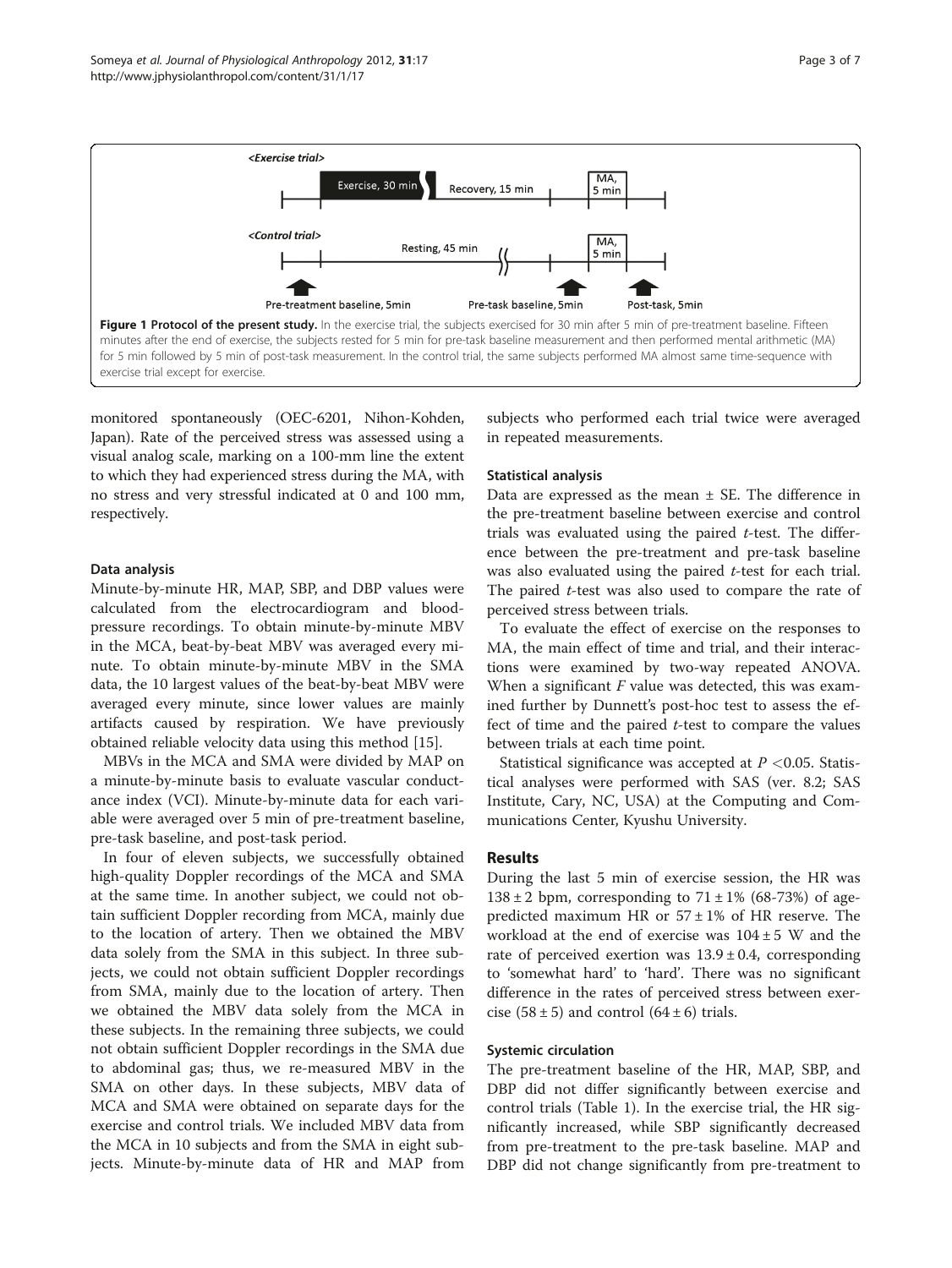<span id="page-3-0"></span>

|  | Table 1 Pre-treatment and pre-task baseline values |  |  |  |  |
|--|----------------------------------------------------|--|--|--|--|
|--|----------------------------------------------------|--|--|--|--|

|                        | <b>EXE</b>           |                 | <b>CON</b>           |                            |
|------------------------|----------------------|-----------------|----------------------|----------------------------|
|                        | <b>Pre-treatment</b> | Pre-task        | <b>Pre-treatment</b> | Pre-task                   |
| HR (bpm)               | $61 \pm 2$           | $75 + 2^{a,b}$  | $63 \pm 2$           | $62 \pm 2$                 |
| MAP (mmHg)             | $90 \pm 2$           | $88 \pm 2$      | $88 \pm 2$           | $89 \pm 2$                 |
| SBP (mmHg)             | $124 \pm 2$          | $119 + 2^{a,b}$ | $121 \pm 2$          | $123 \pm 3$                |
| DBP (mmHg)             | $70 \pm 2$           | $70 \pm 2$      | $69 \pm 2$           | $70 \pm 2$                 |
| MBV in MCA (m/s)       | $0.64 \pm 0.02$      | $0.62 \pm 0.03$ | $0.65 + 0.02$        | $0.64 \pm 0.02$            |
| MBV in SMA (m/s)       | $0.38 \pm 0.02$      | $0.36 \pm 0.01$ | $0.40 \pm 0.02$      | $0.35 \pm 0.02^a$          |
| VCI in MCA (mm/s/mmHg) | $7.2 \pm 0.3$        | $7.2 \pm 0.4$   | $7.4 \pm 0.4$        | $7.2 \pm 0.4$              |
| VCI in SMA (mm/s/mmHq) | $4.3 \pm 0.2$        | $4.2 \pm 0.1$   | $4.7 \pm 0.3$        | $4.0 \pm 0.2$ <sup>a</sup> |

Values before exercise and resting (pre-treatment) and before mental arithmetic (pre-task) in exercise (EXE) and control (CON) trials.

<sup>a</sup>Difference between pre-treatment and pre-task.

Peripheral circulation

<sup>b</sup>Difference between EXE and CON trials ( $P < 0.05$ ).

<sup>o</sup>Difference between EXE and CON trials (P <0.05).<br>bpm, beats per minute; DBP, diastolic blood pressure; HR, heart rate; MAP, mean arterial pressure; MBV, mean blood velocity; MCA, middle cerebral artery; SBP, systolic blood pressure; SMA, superior mesenteric artery; VCI, vascular conductance index.

the pre-task baseline in both trials. HR, MAP, SBP, and DBP increased during MA from the pre-task baseline in both trials (Figure 2). HR was greater in the exercise trial than in the control trial throughout the MA and preand post-task periods. There were no significant differences between trials in MAP, SBP, and DBP.

The pre-treatment baseline of MBV in the MCA and SMA did not significantly differ between trials (Table 1). from pre-treatment to the pre-task baseline in both exercise and control trials. MBV and VCI in the SMA significantly decreased from pre-treatment to the pre-task baseline in the control trial but not in the exercise trial.

MBV in the MCA increased in the 1st to 3rd minute of MA in the exercise trial and throughout MA in the control trial (Figure [3\)](#page-4-0). MBV in the MCA was significantly greater in the exercise trial than the control trial in the 4th minute of MA, and tended to be greater in the 5th minute of MA. MBV in the SMA did not change significantly in both trials. VCI in the MCA and SMA



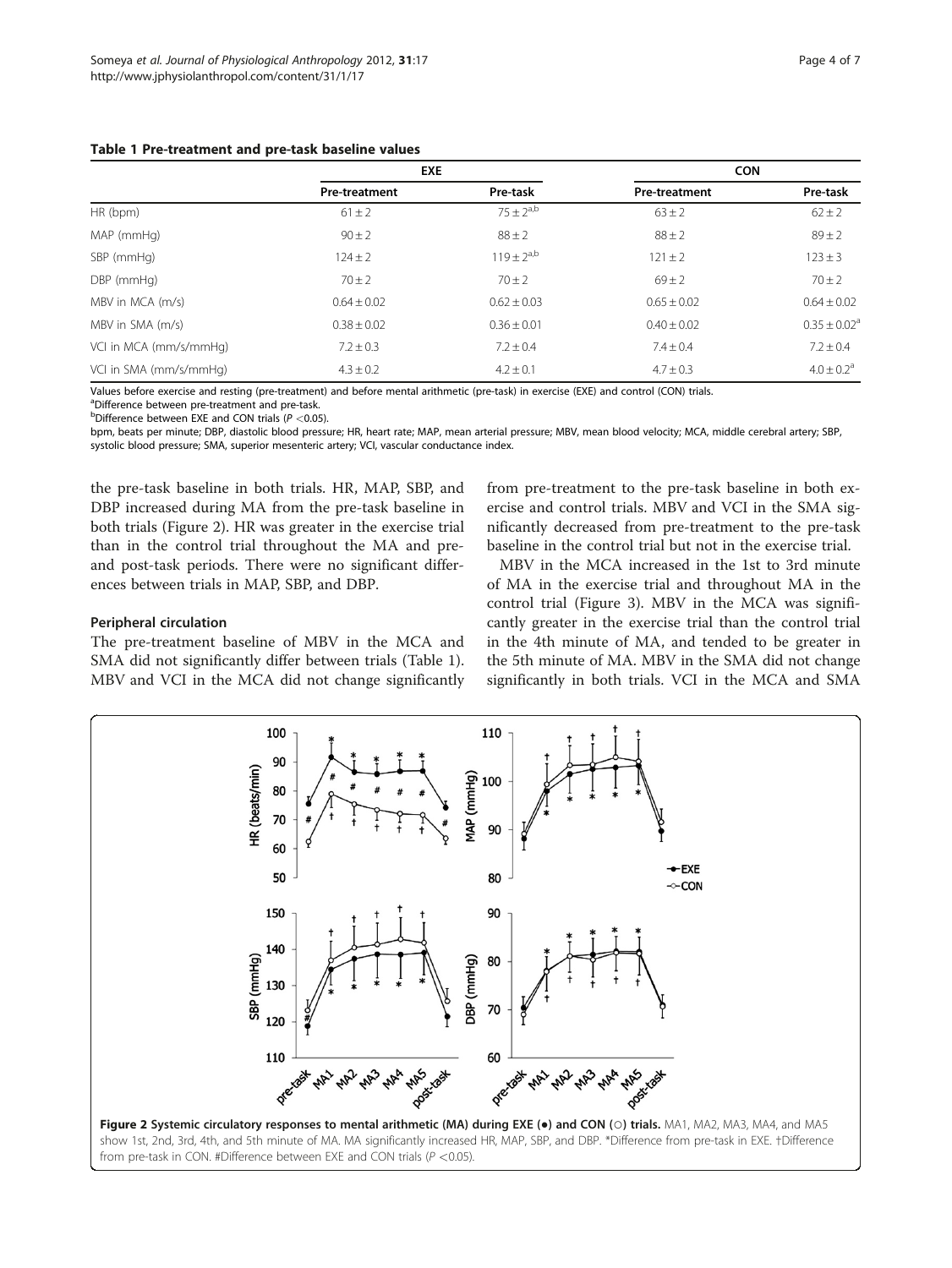<span id="page-4-0"></span>

significantly decreased from the pre-task in both trials. There were no significant differences between trials in MBV in the SMA and VCI in the both arteries.

## **Discussion**

We investigated the effect of exercise on the peripheral vascular response to a mental task. We could not obtain post-exercise attenuation of the pressor response and splanchnic vasoconstriction with the mental task. Nevertheless, we found that preceding exercise attenuated the blood flow increase in the cerebral vasculature during the mental task, implying that acute exercise can modify the cerebral vascular response to mental tasks.

The mental task activated the systemic circulation in both exercise and control trials. In the present study, preceding exercise did not attenuate the pressor response to mental tasks. Hamer et al. [[2\]](#page-5-0) performed meta-analysis using 15 studies and suggested that significant attenuative effects of exercise on pressor response to mental tasks were observed when exercise intensity was greater than 60% of  $Vo_{2max}$  or 75% of age-predicted maximum HR. Nevertheless, significant effects were still observed at a lower intensity of exercise, such as 30 min at 50% of  $\mathrm{Vo}_{2\text{max}}$  [[17](#page-6-0)], 20 min at 60% to 70% of the agepredicted maximum HR [\[3](#page-5-0)], and 20 min of 100 W cycling [\[18](#page-6-0)]. The exercise intensity in the present study was comparable to this range. Thus, lack of an attenuation effect of exercise on the pressor response cannot be necessarily attributed to lower exercise intensity. The

review also implied that studies involving weaker stressors, weaker responders, and a longer period between exercise and mental tasks were least likely to show a significant effect [\[2](#page-5-0)]. Previous studies, showing a significant effect of exercise, reported that the mental task itself increased the HR by approximately 4 to 18 bpm [[19](#page-6-0),[20](#page-6-0)] and MAP approximately by 8 to 17 mmHg [\[4,20\]](#page-6-0) from baseline. In the present study, the increases in HR (approximately 12 bpm) and MAP (approximately 15 mmHg) during the mental task were within these ranges. In addition, the mental task was set at 20 min after the end of exercise in our protocol, shorter than the time at which consistent effects were observed in previous studies, that is, up to 30 min post-exercise [\[2\]](#page-5-0). Thus, we cannot determine the factor inducing no effect of exercise on pressor responses to mental tasks.

MBV and VCI in the MCA did not differ between pre-treatment and the pre-task baseline in both trials, suggesting that neither vasoconstriction nor vasodilation occurred in the cerebral region after the end of exercise, partly consistent with the previous study which reported no significant change in MCA during 1 to 8 min after the exercise at HR of 90, 120, and 150 bpm [[21\]](#page-6-0).

MBV in the MCA increased during the mental task in both trials. MBV in the MCA during the mental task was smaller in the exercise trial than the control trial, suggesting that preceding exercise suppresses the cerebral blood flow increase associated with the mental task.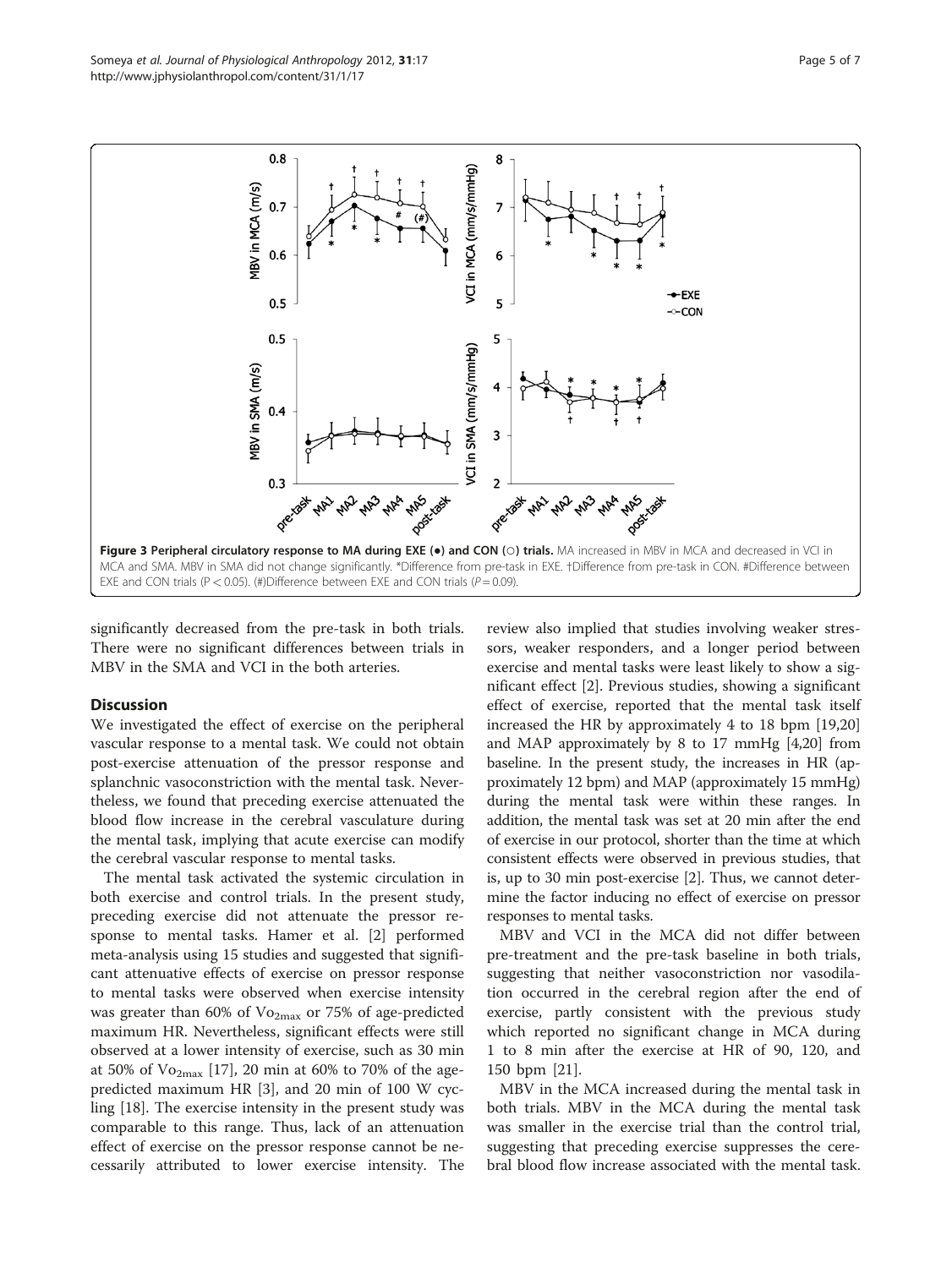<span id="page-5-0"></span>Cerebral blood flow is coupled with brain metabolism [[13\]](#page-6-0). Thus the present result led us to hypothesize that blood flow increase was not enough to meet the increased metabolic demand and consequently attenuated performance of mental task. In turn, it was reported that mental task alter the blood flow distribution in the brain regions without significant change in global cerebral blood flow [[22\]](#page-6-0). Based on this result, there is a possibility that blood flow in the region where is activated during performing the MA could be maintained to meet metabolic demand during MA even though the increase in MBV in MCA was attenuated after the exercise.

The mechanism(s) involved in the alteration of cerebral vascular response to mental task after the exercise is unknown. Cerebral vasculature is strongly related to arterial partial pressure of carbon dioxide (PaCO<sub>2</sub>). Although we did not assess the ventilation or  $PaCO<sub>2</sub>$ , MBV in the MCA at the pre-task baseline in the exercise trial did not differ from that in the control trial. This result does not imply that change in  $PaCO<sub>2</sub>$  occurred 15 to 20 min after the exercise. Thus its effect on MBV in MCA is trivial, if any. Speaking, which was required to answer for mental arithmetic, could increase ventilation and consequently could decrease  $PaCO<sub>2</sub>$  during MA. However, both trials applied the same task and thus the levels of  $PaCO<sub>2</sub>$  should be similar between exercise and control trials. Thus, we can rule out the effect of decrease in PaCO<sub>2</sub> induced by speaking. In turn, relatively greater magnitude of vasodilatation in some regions other than cerebral and splanchnic vasculatures could indirectly alter the cerebral vascular response to mental task after the exercise.

MBV and VCI in the SMA 15 min after exercise did not differ from the pre-treatment baseline. This was consistent with a previous study reporting that neither vasoconstriction nor vasodilation occurred in the splanchnic region during the post-exercise period [\[23](#page-6-0)]. On the other hand, MBV and VCI in the SMA in the control trial decreased from pre-treatment to the pretask baseline, although there was no significant difference in pre-task values between exercise and control trials. Decreased MBV and VCI in the SMA in the control trial may be due to the non-significant but higher pre-treatment baseline value.

MBV in the SMA did not show significant change during mental task in both trials. The mental task performed in the exercise trial decreased VCI in the SMA in the same manner as in the control trial. Thus we cannot support our hypothesis that post-exercise attenuation of pressor response is associated with decreased vasoconstriction in splanchnic region, though there remains the possibility that vasoconstriction would have been attenuated at the same time if post-exercise attenuation of the pressor response occurred.

We did not record the diameter or calculate the blood flow in MCA and SMA; however, it was reported that the MCA diameter remains relatively constant during  $PaCO<sub>2</sub>$  change [[24\]](#page-6-0) and that the SMA diameter did not change after meal ingestion [\[16](#page-6-0)]. In addition, vasoconstriction occurs mainly in resistance vessels, such as small arteries and arterioles which are innervated by the vasoconstrictive sympathetic nerve [[25\]](#page-6-0). Since the target vessels are not resistance vessels, their diameter was unlikely to change during the present protocol. Thus, the flow velocities in both arteries are directly related to the flow volume.

### Conclusion

In conclusion, acute exercise adopted in the present study did not attenuate the pressor response and splanchnic vasoconstriction after exercise, but suppressed the blood flow increase in the cerebral vasculature during a subsequent mental task, implying that acute exercise can modify the cerebral vascular response to mental tasks. Further studies are needed to elucidate the mechanism(s) involving in the modification of cerebral vascular response to post-exercise mental tasks, and to reveal the responsible region(s) for the reduction of total peripheral resistance and/or attenuation of the pressor response during post-exercise mental tasks.

#### Competing interests

The authors declare that they have no competing interests.

#### Acknowledgments

This study was supported by a Grant-in-Aid for JSPS Fellows (No. 20–5223 to NS).

#### Author details

<sup>1</sup>Graduate School of Life Science and Systems Engineering, Kyushu Institute of Technology, Kitakyushu, Fukuoka 808-0196, Japan. <sup>2</sup>Graduate School of Human-Environment Studies, Kyushu University, Kasuga, Fukuoka 816-8580, Japan. <sup>3</sup>Institute of Health Science, Kyushu University, Kasuga, Fukuoka 816-8580, Japan.

#### Authors' contributions

NS designed and coordinated the study, carried out the experiment, and drafted the manuscript. TI helped to measure the cerebral blood flow and to analyze the data. NH participated in the design of study and coordination and helped to draft the manuscript. All authors read and approved the final manuscript.

#### Received: 9 February 2012 Accepted: 29 May 2012 Published: 25 June 2012

#### References

- 1. Haskell WL, Lee IM, Pate RR, Powell KE, Blair SN, Franklin BA, Macera CA, Heath GW, Thompson PD, Bauman A: Physical activity and public health: updated recommendation for adults from the American College of Sports Medicine and the American Heart Association. Med Sci Sports Exerc 2007, 39:1423–1434.
- 2. Hamer M, Taylor A, Steptoe A: The effect of acute aerobic exercise on stress related blood pressure responses: a systematic review and meta-analysis. Biol Psychol 2006, 71:183–190.
- 3. West SG, Brownley KA, Light KC: Post-exercise vasodilatation reduces diastolic blood pressure responses to stress. Ann Behav Med 1998, 20:77–83.